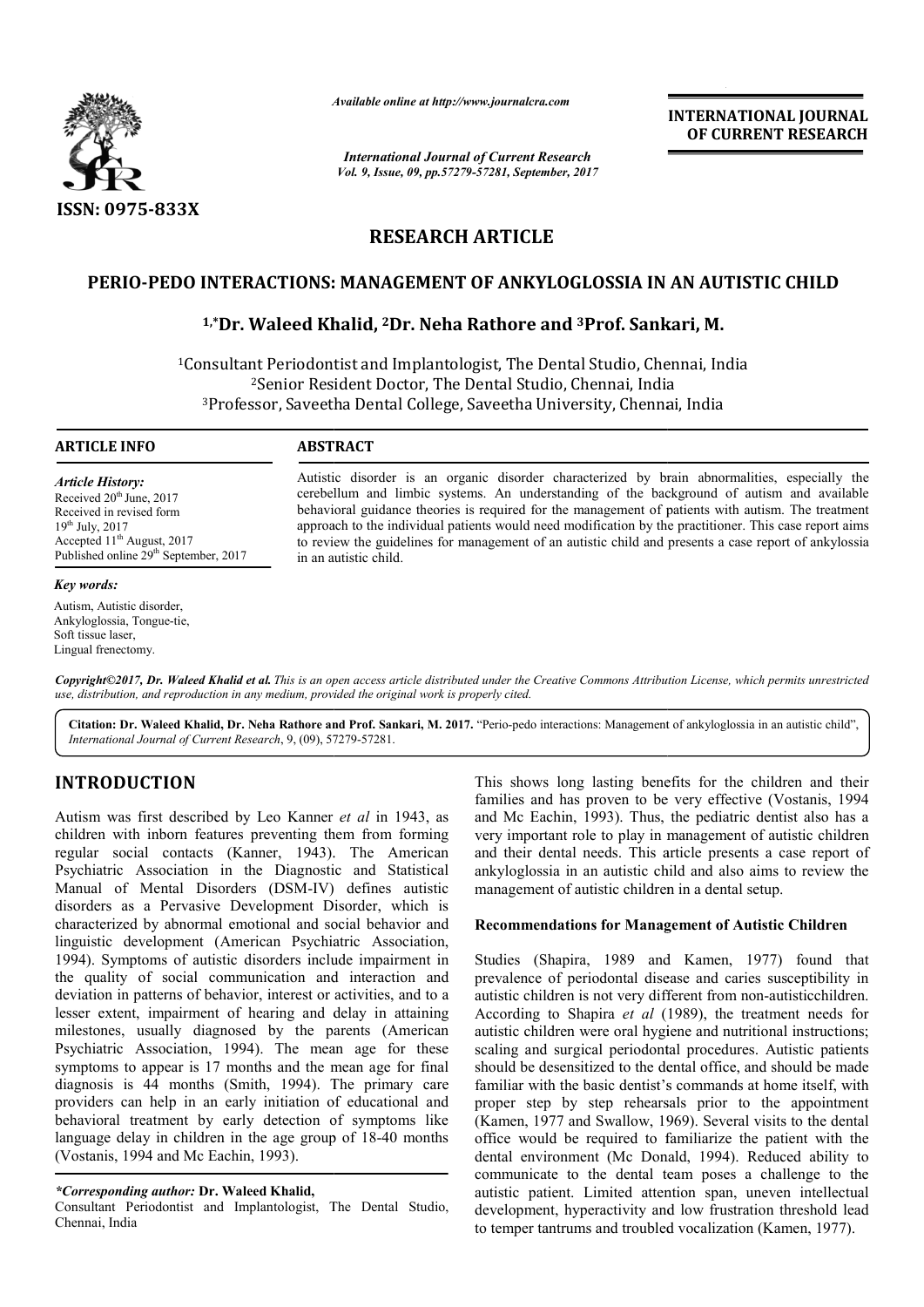

**Figure 1. Flow chart of procedures suggested to be carried out before and during the dental appointments for management of autistic child**

The practitioner should plan short well appointments with a waiting period of not more than 10 10-15 minutes to counter such problems and avoid frustration (Kamen, 1977). Tell-show-do techniques can be used for behavior modifications for patients with autism, along with frequent positive and negative reinforcement (Kamen, 1977). Higher rate of flexibility when working and the use of clear, short and simple sentences for giving instructions would be required of the practitioner (Mc Donald, 1994 organized do techniques can be used for<br>patients with autism, along with<br>ve reinforcement (Kamen, 1977). gher rate of flexibility when working and t<br>ort and simple sentences for giving instruc<br>quired of the practitioner (Mc Donald, 1994).



**Case Picture 1. Preoperative View**

Autistic disorder patients also have a tendency for self injurious behavior (Lindermann, 1983). This may range from injurious behavior (Lindermann, 1983). This may range from<br>as mild as self-pinching or scratching to as severe as self-biting or head banging. The reason for this could be to attract attention of a family member or clinician or to avoid an unwanted event like the dental appointment (Lindermann, 1983).

Reinforcing behavior which does not involve self-injury and rewarding good conduct immediately after the treatment is the rewarding good conduct immediately after the treatment is the suggested approach to combat this. Use of nitrous oxide, diazepam, hydroxyzine, chloral hydrate and promethazine, used solo or in combination, come under pharmacological behavior-management techniques (Kamen, 1977 and Davila, 1988). According to Braff et al, a longer and higher concentration of nitrous oxide is needed to achieve satisfactory level of sedation (Braff, 1979). Treatment under general anesthesia should be considered for longer procedures and anesthesia should be considered for longer procedures and when other options fail. A flow chart given by Delli et al suggests the procedures to be carried out before and during the dental appointments for management of autistic child (Figure 1) (Delli, 2013). suggests the procedures to be carried out before and during the<br>dental appointments for management of autistic child (Figure<br>1) (Delli, 2013).<br>**Case Report**<br>A 5 year old male autistic child was referred with chief<br>complain

## **Case Report**

A 5 year old male autistic child was referred with chief was diagnosed with ankyloglossia, and was found to be unable to touch the roof of the mouth with with his tongue, which prevented him from speaking normally. As the patient was uncooperative and required further treatments such as prophylaxis and restoration, the treatment of choice was decided to be frenectomy to be done using laser under general anesthesia. A soft tissue diode laser was used for the procedure. The frenum was removed completely from the apex to the base. No sutures or wound dressing was n surgery. Post-operative healing was satisfactory and uneventful and patient reported after 2 weeks with increased tongue mobility and normal speech. normally. As the patient was<br>perative and required further treatments such as<br>ylaxis and restoration, the treatment of choice was<br>d to be frenectomy to be done using laser under general<br>esia. A soft tissue diode laser was